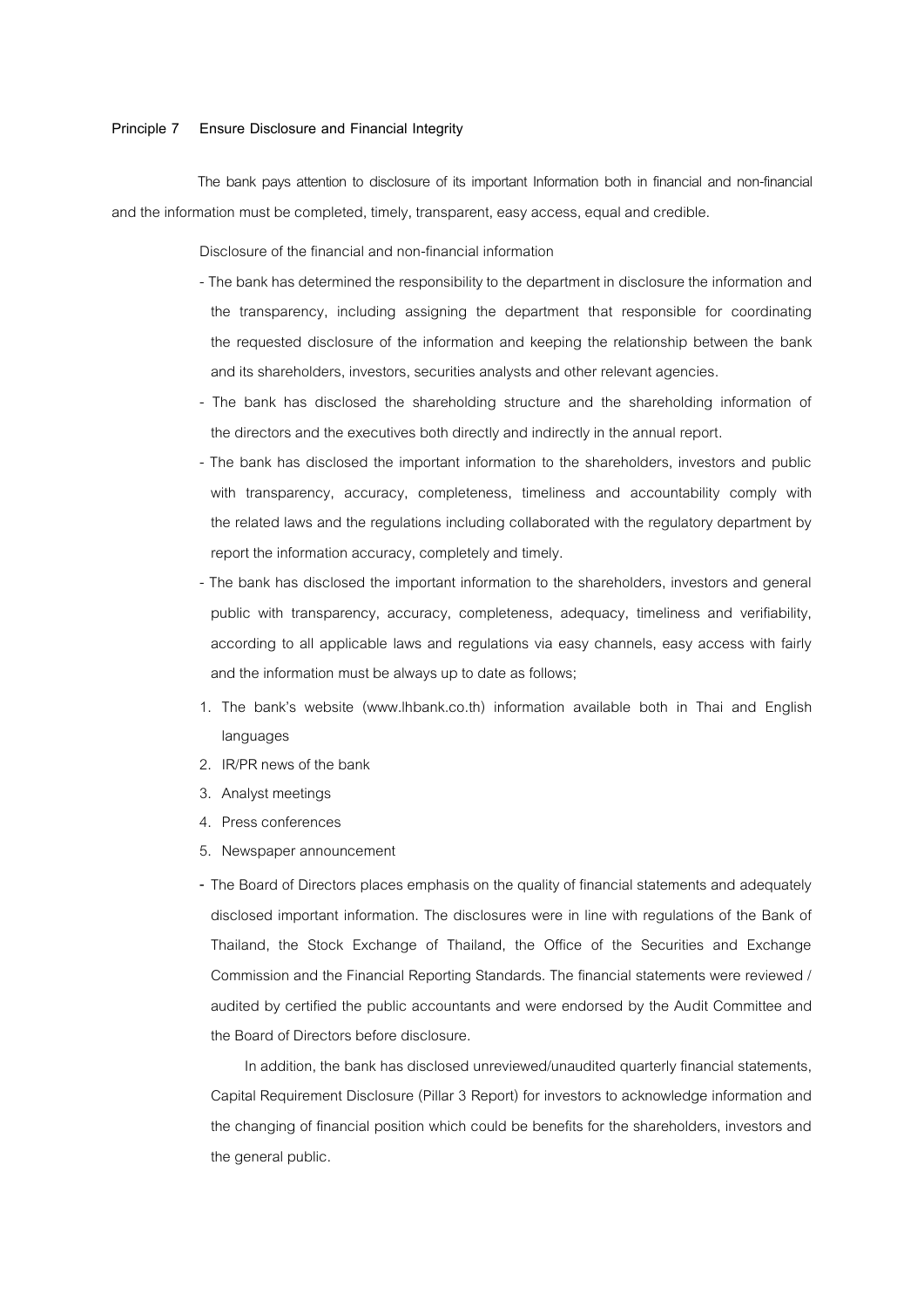- **-** The Board of Directors provided the Board of Directors responsibility for financial statement's report and financial information which show together with the auditor's in the annual. The bank provided the bank's financial statement comply with the Financial Reporting Standards and used the appropriate policy as well as practice regularly.
- **-** The bank published the 2017 annual report within 120 days from the end of the fiscal year through the bank's website on March 3, 2017.
- **-** The bank published the minutes of the 2017 Annual General Meeting of Shareholders through the bank's website on March 30, 2017.

The bank has the channels of information and contract at:

| Address   | No. 1 Q. House Lumpini Building, 5 <sup>th</sup> Floor, South Sathorn Rd., |
|-----------|----------------------------------------------------------------------------|
|           | Thungmahamek, Sathorn, Bangkok 10120                                       |
| Telephone | 0 2359 0000 Ext. 2019, 2020, 2021, 2024                                    |
| Fax       | 0 2677 7223                                                                |
| Email     | presidentoffice@lhbank.co.th                                               |
| Website   | www.lhbank.co.th                                                           |

## **The Appointment and Determine the Remuneration of the Auditors**

The Audit Committee considered the qualifications and the performance of the auditors propose to the Board of Directors for approve to the shareholders meeting in appointment the auditors and determine the audit fee of the year. The auditors' name to propose candidate for consider as the bank's auditors must consented by the Bank of Thailand and disclosed in the annual report.

According to the bank's policy, all companies in the LH Financial Group Public Company Limited's financial group have the same audit which currently is EY Office Limited.

- **-** The bank shall indicate the performance of the bank and important situations of the year to shareholders and has accountable for assessing the bank's internal control system, which is primarily assessed by the Audit Committee was the auditors.
- **-** The Board of Directors assigned the Audit Committee to review the financial statements of the bank to ensure that they are presented in accordance with the financial reporting standard and disclosed in an accurate.
- The bank has disclosed the audit committee's report, the corporate governance committee's report, the nomination and remuneration committee's report and the auditors' report shall be included in the annual report and the Annual Registration Statement Form (Form 56-1). The bank arranges for the disclosure of the names and responsibilities of the bank's Board of Directors and the sub-committees, the number of meetings, each director's meeting attendance record, their remuneration, profile of the directors, the executives and the corporate information in the annual report and the bank's website.